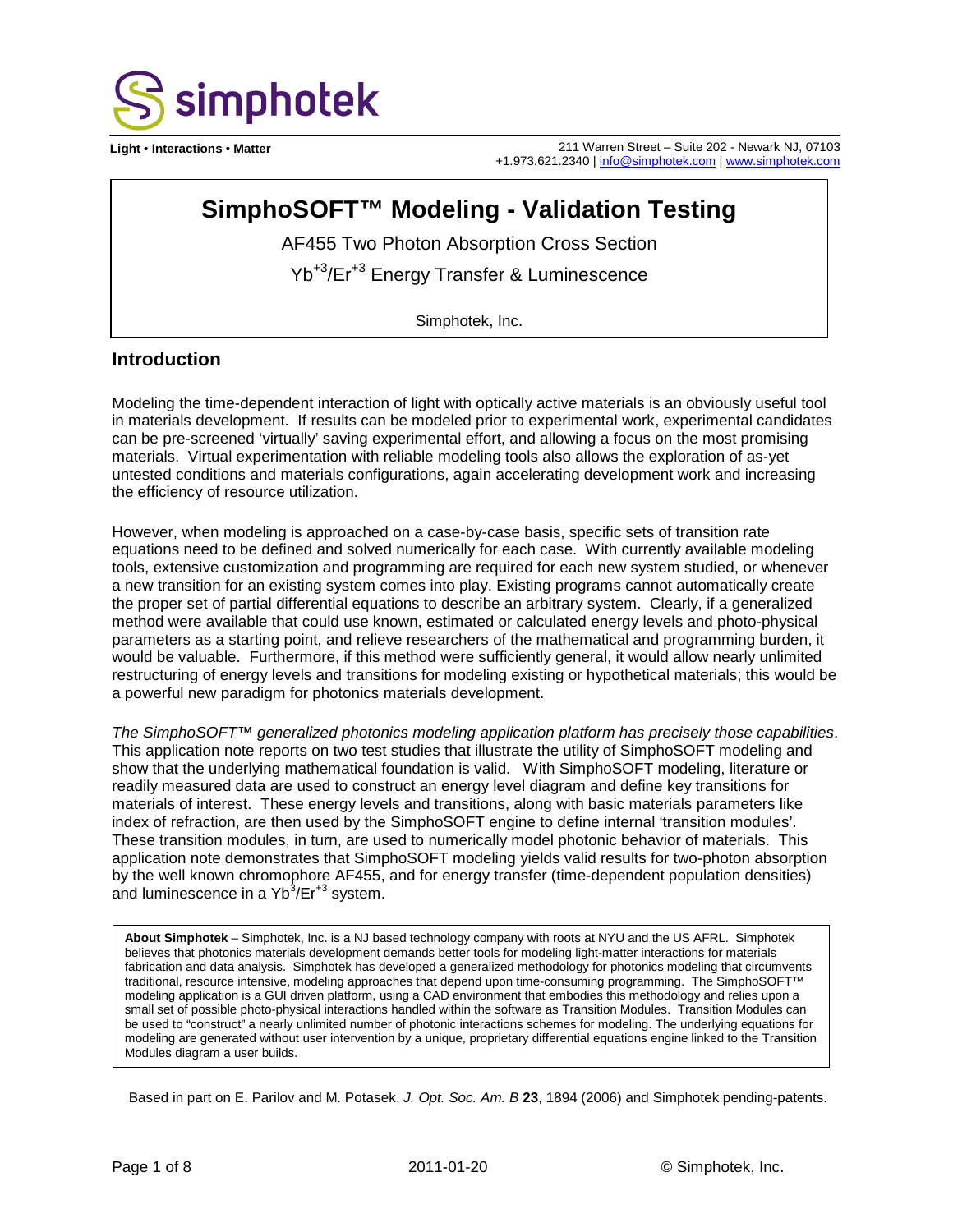### **AF455 – Two Photon Absorption**

AF455 is a well characterized two-photon absorber, and the relevant energy levels, absorption coefficients, and relaxation behavior are well known (see table, below).

In general terms, energy levels and linear absorption coefficients can be determined from optical absorbance spectra. In the spectrum shown below, single-photon absorptions corresponding to



Absorption spectrum of AF455. Molecular structure of AF455 Ref. J. E. Rogers et. al., J. Phys. Chem. A **108**, 5514 (2004).

transitions from the ground state  $(S_0)$  to the first excited singlet state  $(S_1)$ , and to the second excited singlet state  $(S_2)$  define energy levels for those states. This information, combined with information from other sources on absorption cross-sections and relaxations, and a consideration of the energy levels that would interact with incident 800 nm photons (the energy for which this molecule is a two-photon absorber), yields the table of relevant parameters shown below.

| <b>Absorptions</b>                 | <b>Parameter</b>                    | Value <sup>a</sup> | <b>Relaxations</b>    | <b>Parameter</b>            | Value <sup>a</sup> |
|------------------------------------|-------------------------------------|--------------------|-----------------------|-----------------------------|--------------------|
| $S_0 \rightarrow S_1$ (one photon) | (not relevant)                      | (not relevant)     | $S_1 \rightarrow S_0$ | $k_{10}$ <sup>-1</sup> (ns) | 2.72               |
| $S_0 \rightarrow S_1$ (two photon) | $\sigma_{01}$ (cm <sup>4</sup> /GW) | $0.5x10^{-20 b}$   |                       |                             |                    |
| $S_1 \rightarrow S_2$ (one photon) | $\sigma_{12}$ (cm <sup>2</sup> )    | $1.68x10^{-17}$    | $S_2 \rightarrow S_1$ | $k_{21}$ <sup>-1</sup> (ps) | 1.66 <sup>c</sup>  |
| $T_3 \rightarrow T_4$ (one photon) | $\sigma_{34}$ (cm <sup>2</sup> )    | $17.1x10^{-17}$    | $T_4 \rightarrow T_3$ | $k_{43}^{-1}$ (ns)          | 10 <sup>d</sup>    |
|                                    |                                     |                    | $S_1 \rightarrow T_3$ | $k_{13}^{-1}$ (ns)          | 45.3               |
|                                    |                                     |                    | $T_3 \rightarrow S_0$ | $k_{30}^{-1}$ (µs)          | 0.368              |

(S indicates a singlet energy level, T indicates a triplet)

Table Notes:

<sup>a</sup> Unless otherwise noted, parameters are taken from R. L. Sutherland, M. C. Brant, J. Heinrichs, J. E. Rogers, J. E. Slagle, D. G. McLean, and P. A. Fleitz, "Excited state characterization and effective threephoton absorption model of two-photon-induced excited state absorption in organic push-pull chargetransfer chromophores," J. Opt. Soc. Am. B **22**, 1939 (2005).

<sup>b</sup> The value shown in the table is taken from G. S. He, T.-C. Lin, J. Dai, P. N. Prasad, R. Kannan, A. G. Dombroskie, R. A. Vaia, and L.-S. Tan, "Degenerate two-photon-absorption spectral studies of highly twophoton active organic chromophores," J. Chem. Phys. **120**, 5275 (2004) and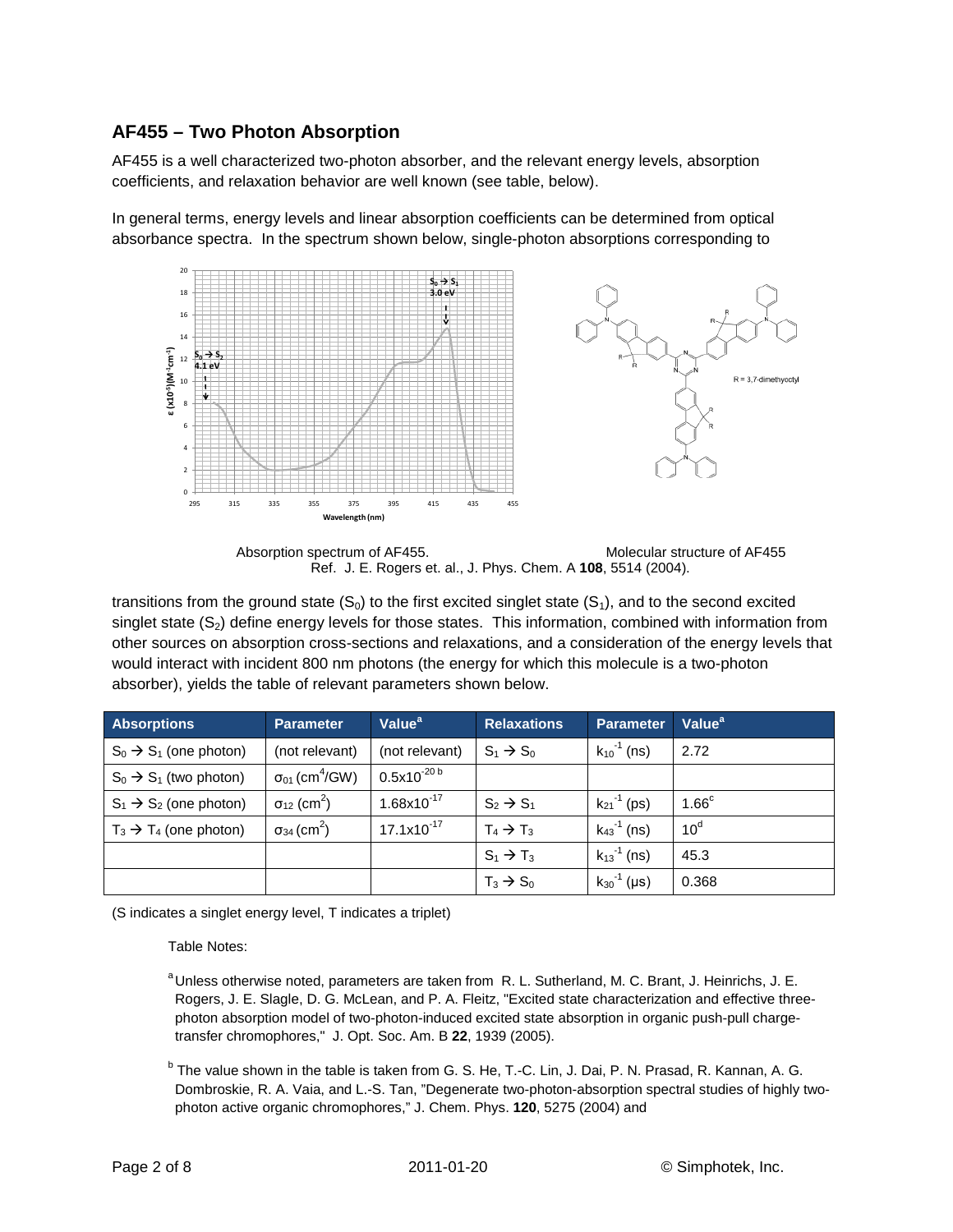R. Kannan, G. S. He, T.-C. Lin, P. N. Prasad, R. A. Vaia, and L.-S. Tan, "Toward highly active two-photon absorbing liquids. Synthesis and characterization of 1,3,5-triazine-based octupolar molecules," Chem. Mater. **16**, 185 (2004).

 $c$  J. E. Rogers, J. E. Slagle, D. G. McLean, R. L. Sutherland, B. Sankaran, R. Kannan, L.-S. Tan, and P. A. Fleitz, "Understanding the one-photon photophysical properties of a two-photon absorbing chromophore", J. Phys. Chem. A **108**, 5514 (2004).

<sup>d</sup> J. Kleinschmidt, S. Rentsch, W. Tottleben, and B. Wilhelmi, "Measurement of strong nonlinear absorption in stilbene-choloform solution, explained by the superposition of two-photon absorption and one-photon absorption from the excited state," Chem. Phys. Lett. **24**, 133 (1974).

A key test for model performance is whether correct results are predicted for laser transmission at the wavelength corresponding to two-photon absorption as the incident pulse energy is varied, in an experimental set up similar to that shown below.



Schematic diagram of laser transmission experiment showing laser, beam splitter, detectors, lens, and sample.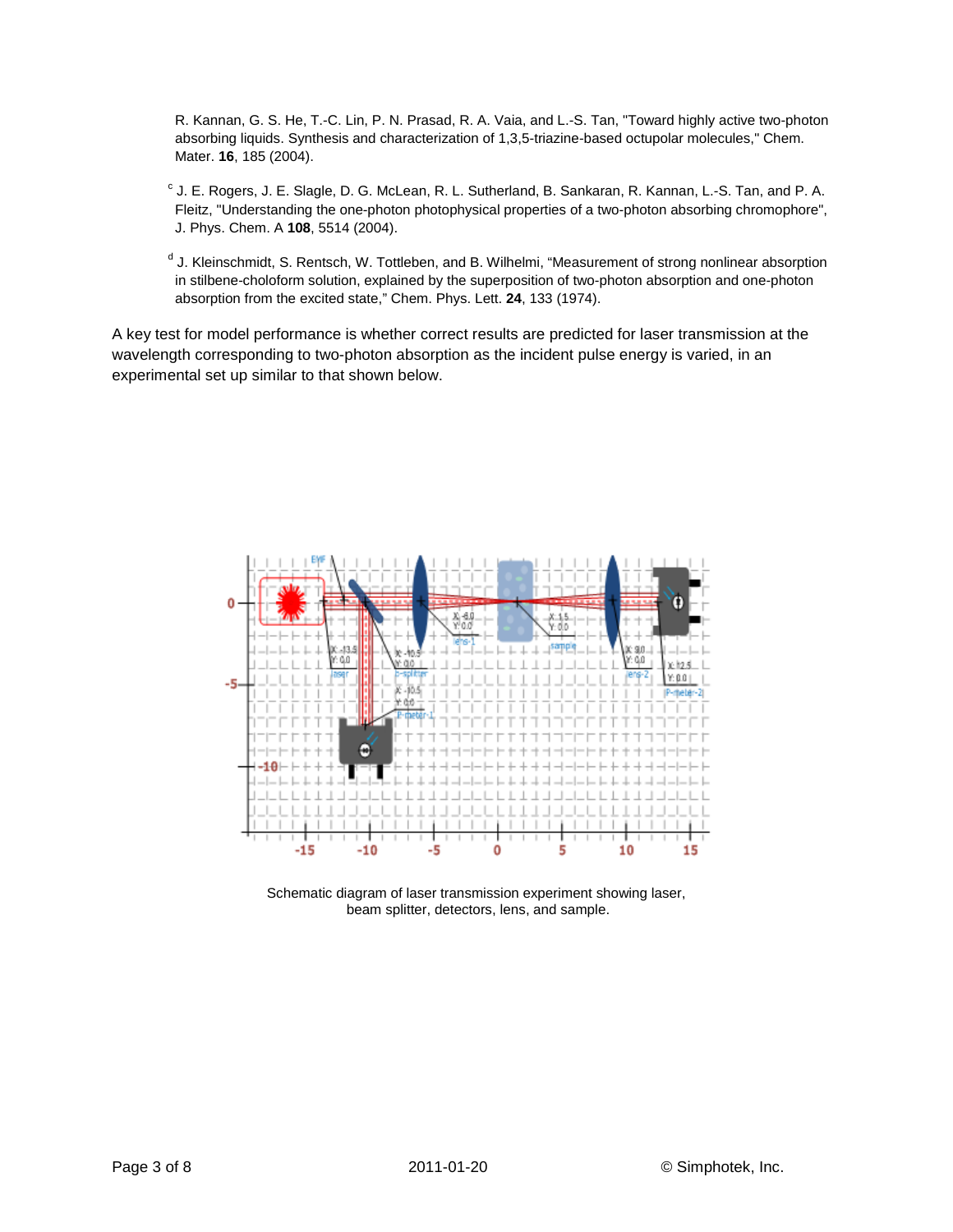Within SimphoSOFT E-CAD and M-CAD windows, the preceding combination of experimental setup and materials properties are symbolized as shown below:



Other key parameters for the simulation include chromophore concentration in the sample layer matrix (a.k.a. carrier density, in this case 1.2 x 10<sup>-2</sup> nm<sup>-3</sup>).

The laser is at 800 nm, emitting pulses with 1.92 ns duration (FWHM, Gaussian shape), and a radius of 13.0  $\mu$ m at the entrance to the material ( $R_0$ , Gaussian shape). The sample in this case is 1.0 mm thick, and is sufficiently wider than the laser beam radius that it is not relevant here.

Once set up, SimphoSOFT can be used to simulate the laser transmission at a range of laser pulse energies (in this case from 0.2  $\mu$ J to 300  $\mu$ J). The following graph compares output from SimphoSOFT to the experimental data, and to a custom model of the results based on an analytical solution to the relevant set of differential equations. Transmittance is the output energy divided by the input energy.



Laser transmission as a function of incident energy. The black dots are measurements, the red line is from **SimphoSOFT**, and the dashed blue line is an analytical solution. Ref. *J. Opt. Soc. Am. B* **23**, 1894-1910 (2006)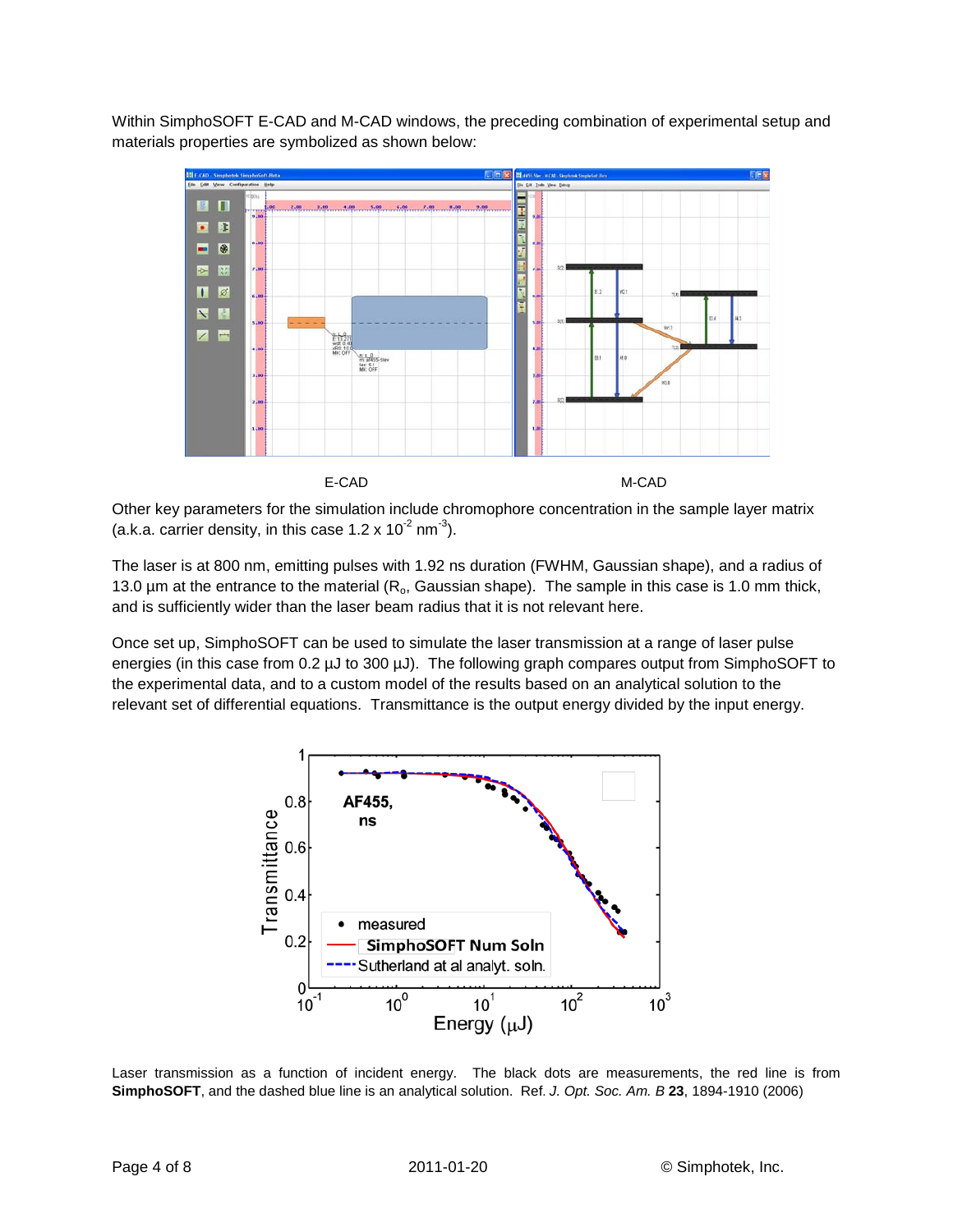The excellent agreement between the SimphoSOFT generalized numerical approach and both the data and the reported analytical solution demonstrate the validity of the transition module approach and the SimphoSOFT mathematical kernel.

Note that the SimphoSOFT-OPT application package provides tools that allow users to conduct modeling to find an optimum fit to experimental results, in order to extract experimental parameters. In this case, were the two-photon absorption coefficient not known, SimphoSOFT-OPT tools can be used to determine it, by finding the value providing the best fit to experimental data.

## **Yb+3/Er+3 Coupling – Energy Transfer with Up-conversion**

The Yb<sup>+3</sup>/Er<sup>+3</sup> system in a LiNiO<sub>3</sub> matrix is a well-known example of a rare-earth ion system (see Table Notes a-d, below) with utility in applications like optical amplifiers and lasers. This is a fairly complex system with multiple energy levels and complex transitions between them. Modeling this system with conventional software tools is quite complex.

In this case, the laser is at 920 nm, delivering 20 mJ with 10 ns duration (FWHM, Gaussian shape). The sample in this case is 1.0 mm thick (LiNbO $_3$  matrix), and sufficiently wide (relative to the beam diameter) to not impact results. The matrix has an index of refraction of 2.007 and concentrations are:  $[Yb^{+3}] = 0.1$ mol % (2.1 x 10<sup>19</sup> cm<sup>-3</sup>) or 2.0 mol % (5.0x10<sup>20</sup> cm<sup>-3</sup>) and  $[Er^{+3}] = 0.5$  mol % (1.13x10<sup>20</sup> cm<sup>-3</sup>). Relevant transitions and parameters are given in the table below.

| <b>Absorptions</b>                                      | <b>Parameter</b>                 | <b>Value</b>       | <b>Relaxations</b>                                      | <b>Parameter</b><br><b>Radiative</b> | <b>Value</b>       | <b>Parameter</b><br>Non-<br><b>Radiative</b> | <b>Value</b>      |
|---------------------------------------------------------|----------------------------------|--------------------|---------------------------------------------------------|--------------------------------------|--------------------|----------------------------------------------|-------------------|
| $Yb^{+3}$                                               |                                  |                    |                                                         |                                      |                    |                                              |                   |
| $S_1 \rightarrow S_2$<br>(one photon)                   | $\sigma_{12}$ (cm <sup>2</sup> ) | 7.96 x $10^{-21a}$ | $S_2 \rightarrow S_1$                                   | $A_{21}^{-1}$ (ms)                   | $0.39^{b}$         | $W_{21}$ (ms)                                | 0.26 <sup>b</sup> |
|                                                         |                                  |                    |                                                         |                                      |                    |                                              |                   |
| $Er^{+3}$                                               |                                  |                    |                                                         |                                      |                    |                                              |                   |
| $S_3 \rightarrow S_4$<br>(one photon)                   | (not<br>relevant)                | (not<br>relevant)  | $S_4 \rightarrow S_3$                                   | $A_{43}^{-1}$ (ms)                   | 3.6 <sup>c</sup>   | $W_{43}$ <sup>-1</sup> (ms)                  | $2.3^\circ$       |
|                                                         |                                  |                    | $S_5 \rightarrow S_4$                                   | $A_{54}^{-1}$ (ms)                   | 12.99 <sup>c</sup> | $W_{54}$ <sup>-1</sup> (ms)                  | 1.61 <sup>c</sup> |
|                                                         |                                  |                    | $S_5 \rightarrow S_3$                                   | $A_{53}^{-1}$ (ms)                   | 0.24 <sup>c</sup>  | $W_{53}^{-1}$ (ms)                           | None <sup>c</sup> |
|                                                         |                                  |                    | $S_6 \rightarrow S_5$                                   | $A_{65}^{-1}$ (ms)                   | $8.75^{\circ}$     | $W_{65}^{-1}$ (ms)                           | 1.67 <sup>c</sup> |
|                                                         |                                  |                    | $S_6 \rightarrow S_4$                                   | $A_{64}^{-1}$ (ms)                   | 0.11 <sup>c</sup>  | $W_{64}$ <sup>-1</sup> (ms)                  | None <sup>c</sup> |
|                                                         |                                  |                    | $S_6 \rightarrow S_3$                                   | $A_{63}^{-1}$ (ms)                   | $0.04^{\circ}$     | $W_{63}^{-1}$ (ms)                           | None <sup>c</sup> |
| <b>Energy</b><br><b>Transfer</b><br>$Yb^{+3} / Er^{+3}$ |                                  |                    | <b>Forward/Back</b><br><b>Energy</b><br><b>Transfer</b> | <b>Parameter</b>                     | <b>Value</b>       |                                              |                   |
|                                                         |                                  |                    | $S_2 \rightarrow S_5$                                   | $C_{25}$ (cm <sup>3</sup> /s)        | $2.4x10^{-16 d}$   |                                              |                   |
|                                                         |                                  |                    | $S_5 \rightarrow S_2$                                   | $C_{52}$ (cm <sup>3</sup> /s)        | $1.8x10^{-16 d}$   |                                              |                   |
| <b>Upconversion</b><br>$Yb^{+3} / Er^{+3}$              |                                  |                    | <b>Upconversion</b>                                     | <b>Parameter</b>                     | <b>Value</b>       |                                              |                   |
|                                                         |                                  |                    | $S_2 \rightarrow S_6$                                   | $C_{52}$ (cm <sup>3</sup> /s)        | $4.8x 10^{-16d}$   |                                              |                   |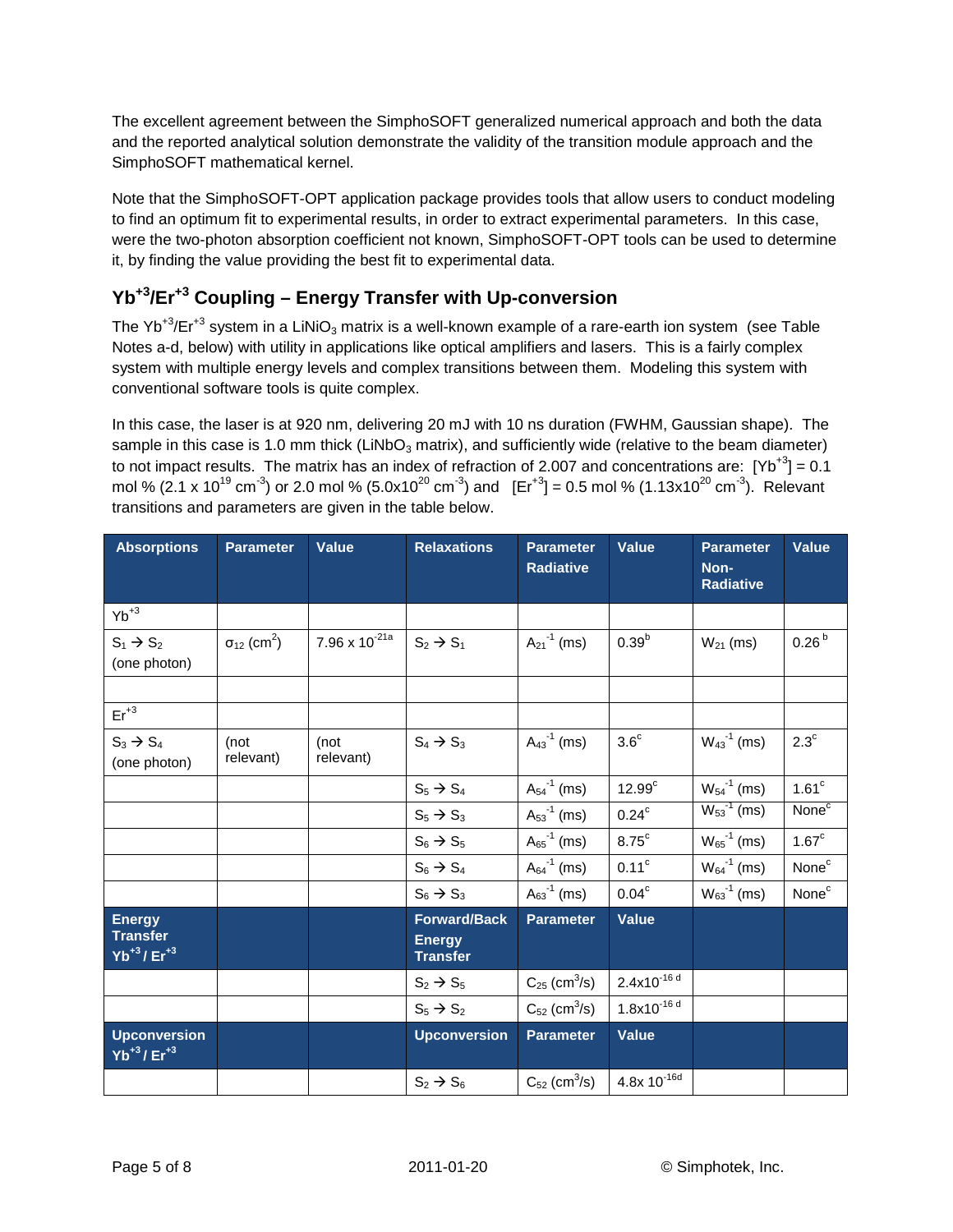(S indicates a singlet energy level)

 $Yb^{+3}/Er^{+3}$  and  $Yb^{+3}/Er^{+3}$  Table Notes:

<sup>a</sup> E Cantelar and F Cusso, "Analytical solution of the transfer rate equations in LiNbO<sub>3</sub>:Er<sup>3+</sup> /Yb<sup>3+</sup>", J. Phys: Condens. Matter **12,** 521 (2000).

<sup>b</sup>E. Cantelar and F. Cusso, "Dynamics of the Yb<sup>3+</sup> to Er<sup>3+</sup> energy transfer in LiNbO<sub>3</sub>", Appl. Phys. B 69, 29 (1999).

°J. Amin, B. Dussardierb, T. Schweizer, M. Hempstead, "Spectroscopic analysis of Er $^{3+}$ transitions in lithium niobate", Journal of Luminescence **69,** 17 (1996).

<sup>d</sup>E Cantelar, J A Munoz, J A Sanz-Garcıa and F Cusso, "Yb<sup>3+</sup> to Er<sup>3+</sup> energy transfer in LiNbO<sub>3</sub>", J. Phys: Condens. Matter **10,** 8893 (1998).



The resulting energy level diagram (M-CAD window) is shown below.

M-CAD window from SimphoSOFT for  $Er^{3+}$  and  $Yb^{3+}$ 

Once the SimphoSOFT program is configured, it can be used to simulate the dynamic energy level populations and luminescence of this sample as it relaxes, post irradiation. Literature results are shown first (From Table Notes a, b above):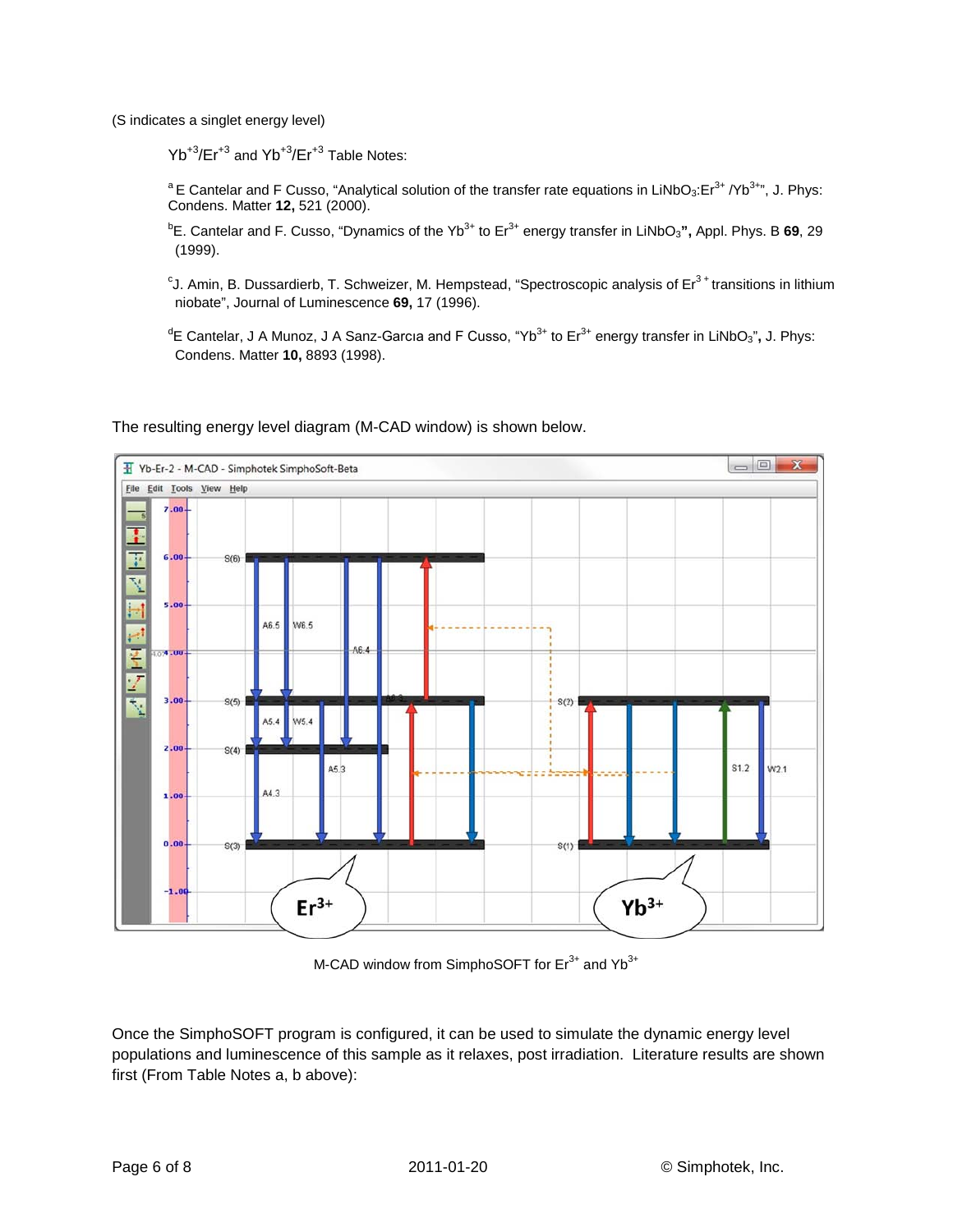



Calculated temporal evolution (log scale) of the population densities after ytterbium excitation, From Table Note a.

Temporal evolution (log scale) of the luminescence of  $Er<sup>3+</sup>$  ions measured at 1.53 µm after pulsed excitation of the Yb<br><sup>3+</sup> ions at 920 nm. The sample was codoped with 0.5mol%  $Er<sup>3+</sup>$  and 1.0 mol% Yb<sup>3+</sup>. From Table Note b.

Results based on modeling with the SimphoSOFT-ET application (the energy-transfer version) are shown next.



ions using **SimphoSOFT**.

As was the case for two-photon absorption, SimphoSOFT (in this case, SimphoSOFT-ET) modeling yields excellent agreement with reported results.

It is important to note in this case that time dependent modeling of the dynamic energy level population densities is an intrinsic element of SimphoSOFT modeling.